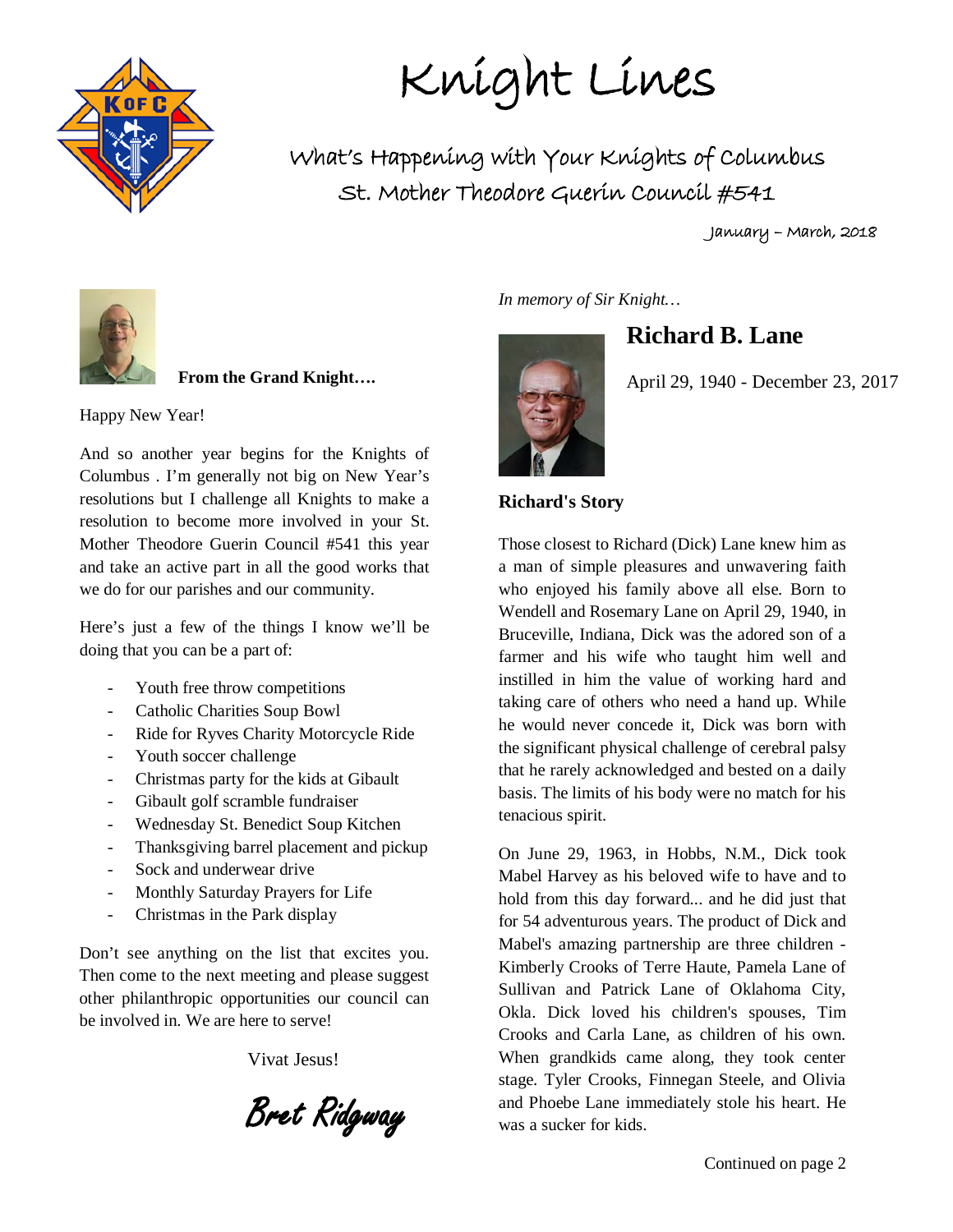#### **Welcome to Our Newest Knights!**

These Brothers joined us at the October  $16<sup>th</sup>$ 1<sup>st</sup> Degree Initiation Ceremony.

Friar Savio Manavalan

Dan Bawinkel

Ryan Dyer

Andrew Novotny

And welcome to transferred in member Nick Solum



We held our 2<sup>nd</sup> annual Youth Soccer Challenge on Sept. 17th



 $\overline{\phantom{a}}$ 

A shout out to Knights Marty Storey, Kevin Murphy and Jack Slaby for helping the shoppers at the Catholic Charities Christmas Store on December 2<sup>nd</sup>. Great job guys!

**Richard Lane cont....** Upon returning to Indiana in 1967, Dick and Mabel settled in Sullivan where he began a 40-year career in the package liquor store industry in Sullivan and later Terre Haute.

Dick served on the board of the Indiana Liquor Store Association, ultimately serving as president. He was also involved in local church and civic organizations, including being a fourth degree knight of the Knights of Columbus, helping organize the construction of Sullivan's St. Mary's Catholic Church, and serving on the board of Mary Sherman Hospital.

#### **Your 2017 – 2018 St. Mother Theodore Guerin Council #541 Officers**



Grand Knight Bret Ridgway



Treasurer Terrell Butler



Sean Cramer



Warden Chuck Mitchell



Trustee  $-1<sup>st</sup>$  Year Mike Blanc



Trustee  $-2<sup>nd</sup>$  Year Bob Flott



Advocate Andy Pfister



Deputy Grand Knight David Gorrell



Financial Secretary Ryan Loftus



Recorder Mark Monahan



Inside Guard Phil Brown



Outside Guard Mike Brown



Trustee –  $3<sup>rd</sup>$  Year Tony Peterson



Chaplain Friar Savio Manavalan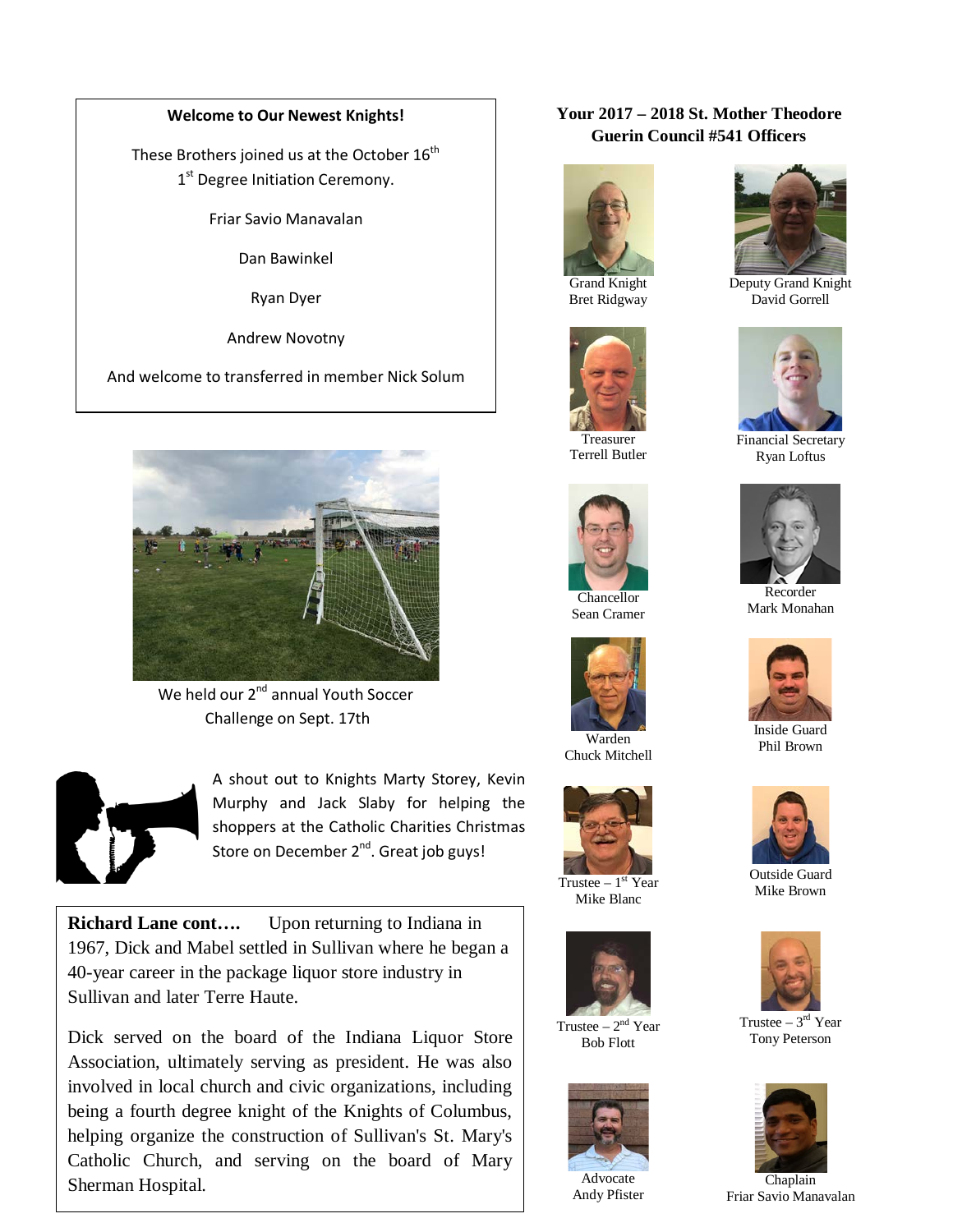# **1st Quarter 2018 Calendar of Events**

# **January 2018**

|    |                               | $\mathbf{2}$ | 3<br>Soup Kitchen<br>$4th$ Degree | $\overline{\mathbf{4}}$ | 5  | $\mathbf b$<br>Park Display<br>Breakdown |
|----|-------------------------------|--------------|-----------------------------------|-------------------------|----|------------------------------------------|
| 7  | 8<br>Business Meeting         | 9            | 10<br>Soup Kitchen                | 11                      | 12 | 13                                       |
| 14 | 15                            | 16           | 17<br>Soup Kitchen                | 18                      | 19 | 20                                       |
| 21 | 22<br>$1st$ Degree/<br>Social | 23           | 24<br>Soup Kitchen                | 25                      | 26 | 27                                       |
| 28 | 29                            | 30           | 31<br>Soup Kitchen                |                         |    |                                          |

# **February 2018**

|    |                              |    |                                             |    | $\overline{2}$ | 3<br>Soup Bowl Benefit<br>$4th$ Degree |
|----|------------------------------|----|---------------------------------------------|----|----------------|----------------------------------------|
|    | 5<br><b>Business Meeting</b> | 6  | 7<br>Soup Kitchen<br>4 <sup>th</sup> Degree | 8  | 9              | 10                                     |
| 11 | 12                           | 13 | 14<br>Soup Kitchen                          | 15 | 16             | 17                                     |
| 18 | 19<br>Social Gathering       | 20 | 21<br>Soup Kitchen                          | 22 | 23             | 24                                     |
| 25 | 26                           | 27 | 28<br>Soup Kitchen                          |    |                |                                        |

## **March 2018**

|    |                              |    |                                             |    | $\overline{2}$ | J  |
|----|------------------------------|----|---------------------------------------------|----|----------------|----|
| 4  | 5<br><b>Business Meeting</b> | 6  | 7<br>Soup Kitchen<br>4 <sup>th</sup> Degree | 8  | 9              | 10 |
| 11 | 12                           | 13 | 14<br>Soup Kitchen                          | 15 | 16             | 17 |
| 18 | 19<br>Social Gathering       | 20 | 21<br>Soup Kitchen                          | 22 | 23             | 24 |
| 25 | 26                           | 27 | 28<br>Soup Kitchen                          | 29 | 30             | 31 |

**Be Sure to Check our Online Calendar of Events for More Details on Anything Listed on this Calendar**

### **THKofC541.com**